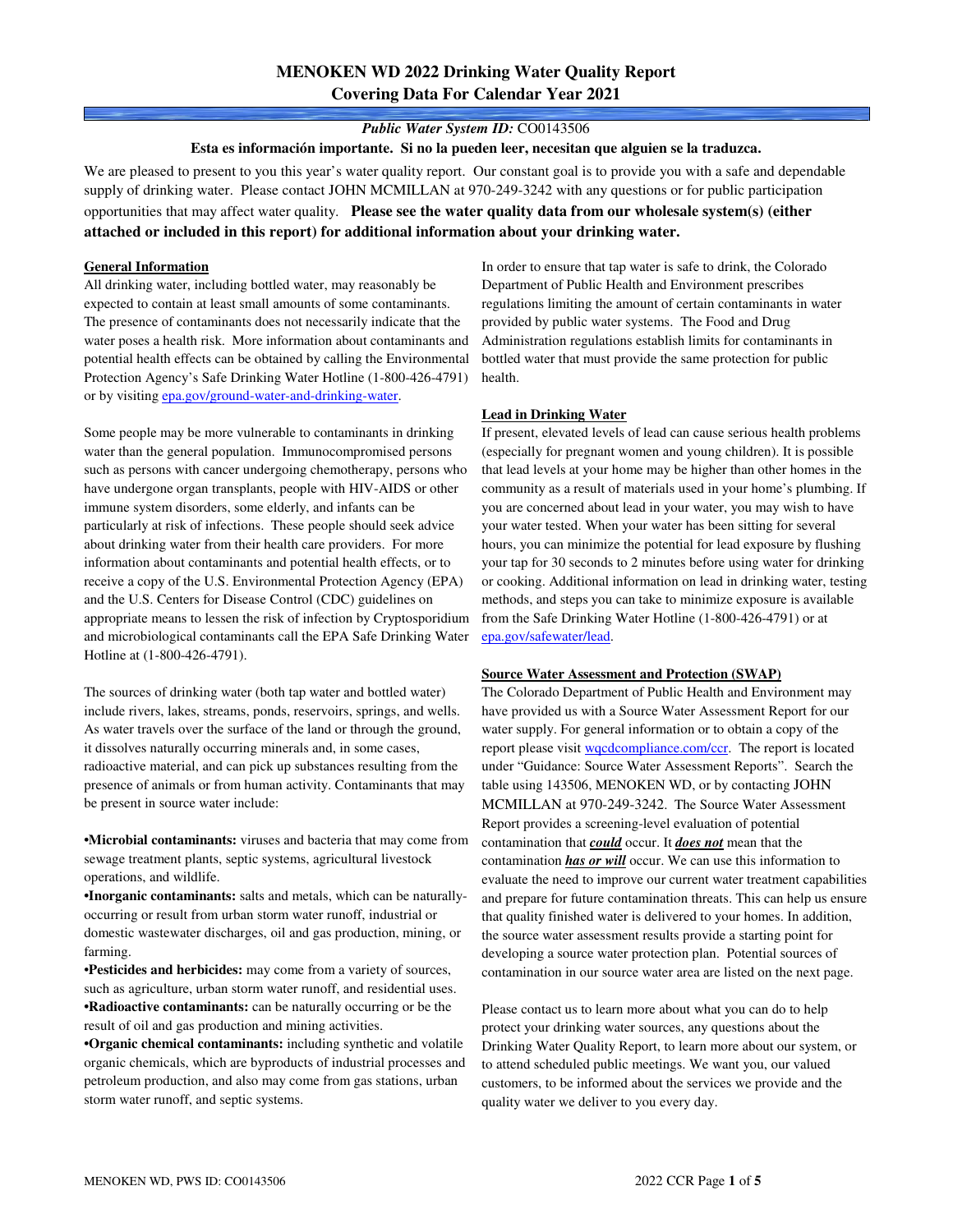## **Our Water Sources**

| <b>Sources (Water Type - Source Type)</b>                                                                                                                        | <b>Potential Source(s) of Contamination</b>                                                                                                                                                                                                                                                                                                                                                                                                                                                              |
|------------------------------------------------------------------------------------------------------------------------------------------------------------------|----------------------------------------------------------------------------------------------------------------------------------------------------------------------------------------------------------------------------------------------------------------------------------------------------------------------------------------------------------------------------------------------------------------------------------------------------------------------------------------------------------|
| EMERGENCY CC ROM TRI COUNTY CO0143755 (Surface<br>Water-Consecutive Connection)<br>PURCHASED FROM PROJECT 7 CO0143621 (Surface Water-<br>Consecutive Connection) | EPA Hazardous Waste Generators, EPA Chemical<br>Inventory/Storage Sites, Permitted Wastewater Discharge Sites,<br>Aboveground, Underground and Leaking Storage Tank Sites,<br>Solid Waste Sites, Existing/Abandoned Mine Sites, Other<br>Facilities, Commercial/Industrial/Transportation, High Intensity<br>Residential, Urban Recreational Grasses, Quarries / Strip Mines /<br>Gravel Pits, Row Crops, Pasture / Hay, Deciduous Forest,<br>Evergreen Forest, Mixed Forest, Septic Systems, Road Miles |

### **Terms and Abbreviations**

- **Maximum Contaminant Level (MCL)** − The highest level of a contaminant allowed in drinking water.
- **Treatment Technique (TT)** − A required process intended to reduce the level of a contaminant in drinking water.
- **Health-Based** − A violation of either a MCL or TT.
- **Non-Health-Based** − A violation that is not a MCL or TT.
- **Action Level (AL)** − The concentration of a contaminant which, if exceeded, triggers treatment and other regulatory requirements.
- **Maximum Residual Disinfectant Level (MRDL)** − The highest level of a disinfectant allowed in drinking water. There is convincing evidence that addition of a disinfectant is necessary for control of microbial contaminants.
- **Maximum Contaminant Level Goal (MCLG)** − The level of a contaminant in drinking water below which there is no known or expected risk to health. MCLGs allow for a margin of safety.
- **Maximum Residual Disinfectant Level Goal (MRDLG)** − The level of a drinking water disinfectant, below which there is no known or expected risk to health. MRDLGs do not reflect the benefits of the use of disinfectants to control microbial contaminants.
- **Violation (No Abbreviation)** − Failure to meet a Colorado Primary Drinking Water Regulation.
- **Formal Enforcement Action (No Abbreviation)** − Escalated action taken by the State (due to the risk to public health, or number or severity of violations) to bring a non-compliant water system back into compliance.
- **Variance and Exemptions (V/E)** − Department permission not to meet a MCL or treatment technique under certain conditions.
- **Gross Alpha (No Abbreviation)** − Gross alpha particle activity compliance value. It includes radium-226, but excludes radon 222, and uranium.
- **Picocuries per liter (pCi/L)** − Measure of the radioactivity in water.
- **Nephelometric Turbidity Unit (NTU)** − Measure of the clarity or cloudiness of water. Turbidity in excess of 5 NTU is just noticeable to the typical person.
- **Compliance Value (No Abbreviation)** Single or calculated value used to determine if regulatory contaminant level (e.g. MCL) is met. Examples of calculated values are the 90<sup>th</sup> Percentile, Running Annual Average (RAA) and Locational Running Annual Average (LRAA).
- **Average (x-bar)** − Typical value.
- **Range (R)** Lowest value to the highest value.
- **Sample Size (n)** − Number or count of values (i.e. number of water samples collected).
- **Parts per million = Milligrams per liter (ppm = mg/L)** One part per million corresponds to one minute in two years or a single penny in \$10,000.
- **Parts per billion = Micrograms per liter (ppb = ug/L)** − One part per billion corresponds to one minute in 2,000 years, or a single penny in \$10,000,000.
- **Not Applicable (N/A)** Does not apply or not available.
- **Level 1 Assessment** A study of the water system to identify potential problems and determine (if possible) why total coliform bacteria have been found in our water system.
- **Level 2 Assessment** A very detailed study of the water system to identify potential problems and determine (if possible) why an E. coli MCL violation has occurred and/or why total coliform bacteria have been found in our water system on multiple occasions.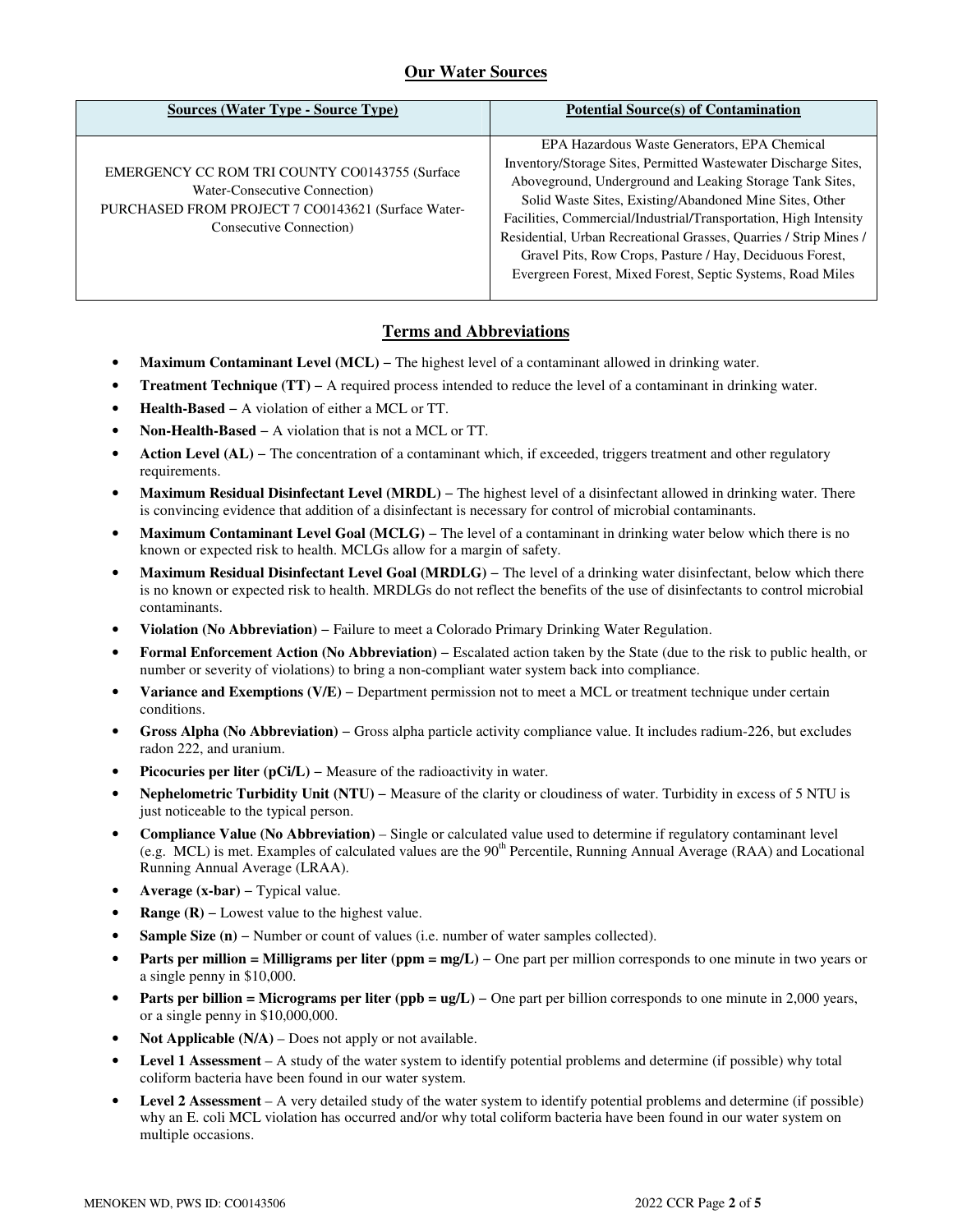### **Detected Contaminants**

MENOKEN WD routinely monitors for contaminants in your drinking water according to Federal and State laws. The following table(s) show all detections found in the period of January 1 to December 31, 2021 unless otherwise noted. The State of Colorado requires us to monitor for certain contaminants less than once per year because the concentrations of these contaminants are not expected to vary significantly from year to year, or the system is not considered vulnerable to this type of contamination. Therefore, some of our data, though representative, may be more than one year old. Violations and Formal Enforcement Actions, if any, are reported in the next section of this report.

**Note:** Only detected contaminants sampled within the last 5 years appear in this report. If no tables appear in this section then no contaminants were detected in the last round of monitoring.

| Disinfectants Sampled in the Distribution System<br><b>TT Requirement:</b> At least 95% of samples per period (month or quarter) must be at least 0.2 ppm $OR$<br>If sample size is less than 40 no more than 1 sample is below 0.2 ppm<br><b>Typical Sources:</b> Water additive used to control microbes |                    |                                                                     |                                                |                              |                               |             |  |  |  |
|------------------------------------------------------------------------------------------------------------------------------------------------------------------------------------------------------------------------------------------------------------------------------------------------------------|--------------------|---------------------------------------------------------------------|------------------------------------------------|------------------------------|-------------------------------|-------------|--|--|--|
| <b>Disinfectant</b><br><b>Name</b>                                                                                                                                                                                                                                                                         | <b>Time Period</b> | <b>Results</b>                                                      | <b>Number of Samples</b><br><b>Below Level</b> | <b>Sample</b><br><b>Size</b> | <b>TT</b><br><b>Violation</b> | <b>MRDL</b> |  |  |  |
|                                                                                                                                                                                                                                                                                                            |                    |                                                                     |                                                |                              |                               |             |  |  |  |
| Chloramine                                                                                                                                                                                                                                                                                                 | December, 2021     | Lowest period percentage of samples<br>meeting TT requirement: 100% |                                                | 4                            | N <sub>0</sub>                | $4.0$ ppm   |  |  |  |

|                                        | Disinfection Byproducts Sampled in the Distribution System |         |                       |                              |                           |            |             |                                |                                             |  |  |
|----------------------------------------|------------------------------------------------------------|---------|-----------------------|------------------------------|---------------------------|------------|-------------|--------------------------------|---------------------------------------------|--|--|
| <b>Name</b>                            | Year                                                       | Average | Range<br>$Low - High$ | <b>Sample</b><br><b>Size</b> | Unit of<br><b>Measure</b> | <b>MCL</b> | <b>MCLG</b> | <b>MCL</b><br><b>Violation</b> | <b>Typical Sources</b>                      |  |  |
| Total<br>Haloacetic<br>Acids<br>(HAA5) | 2021                                                       | 12.5    | 8.14 to 17            | $\overline{4}$               | ppb                       | 60         | N/A         | N <sub>0</sub>                 | Byproduct of drinking<br>water disinfection |  |  |
| Total<br>Trihalome<br>thanes<br>(TTHM) | 2021                                                       | 29.33   | 25.6 to 31.3          | 4                            | ppb                       | 80         | N/A         | N <sub>0</sub>                 | Byproduct of drinking<br>water disinfection |  |  |

| <b>Lead and Copper Sampled in the Distribution System</b> |                                |                                       |                              |                           |                                      |                                              |                                                           |                                                                               |  |  |
|-----------------------------------------------------------|--------------------------------|---------------------------------------|------------------------------|---------------------------|--------------------------------------|----------------------------------------------|-----------------------------------------------------------|-------------------------------------------------------------------------------|--|--|
| Contaminant<br><b>Name</b>                                | Time<br>Period                 | 90 <sup>th</sup><br><b>Percentile</b> | <b>Sample</b><br><b>Size</b> | Unit of<br><b>Measure</b> | $90^{\text{th}}$<br>Percentile<br>AL | <b>Sample</b><br><b>Sites</b><br>Above<br>AL | 90 <sup>th</sup><br>Percentile<br>AL<br><b>Exceedance</b> | <b>Typical Sources</b>                                                        |  |  |
| Copper                                                    | 07/11/2021<br>to<br>07/20/2021 | 0.42                                  | 30                           | ppm                       | 1.3                                  | $\theta$                                     | N <sub>o</sub>                                            | Corrosion of<br>household plumbing<br>systems; Erosion of<br>natural deposits |  |  |
| Lead                                                      | 07/11/2021<br>to<br>07/20/2021 | 2.3                                   | 30                           | ppb                       | 15                                   | $\Omega$                                     | N <sub>o</sub>                                            | Corrosion of<br>household plumbing<br>systems; Erosion of<br>natural deposits |  |  |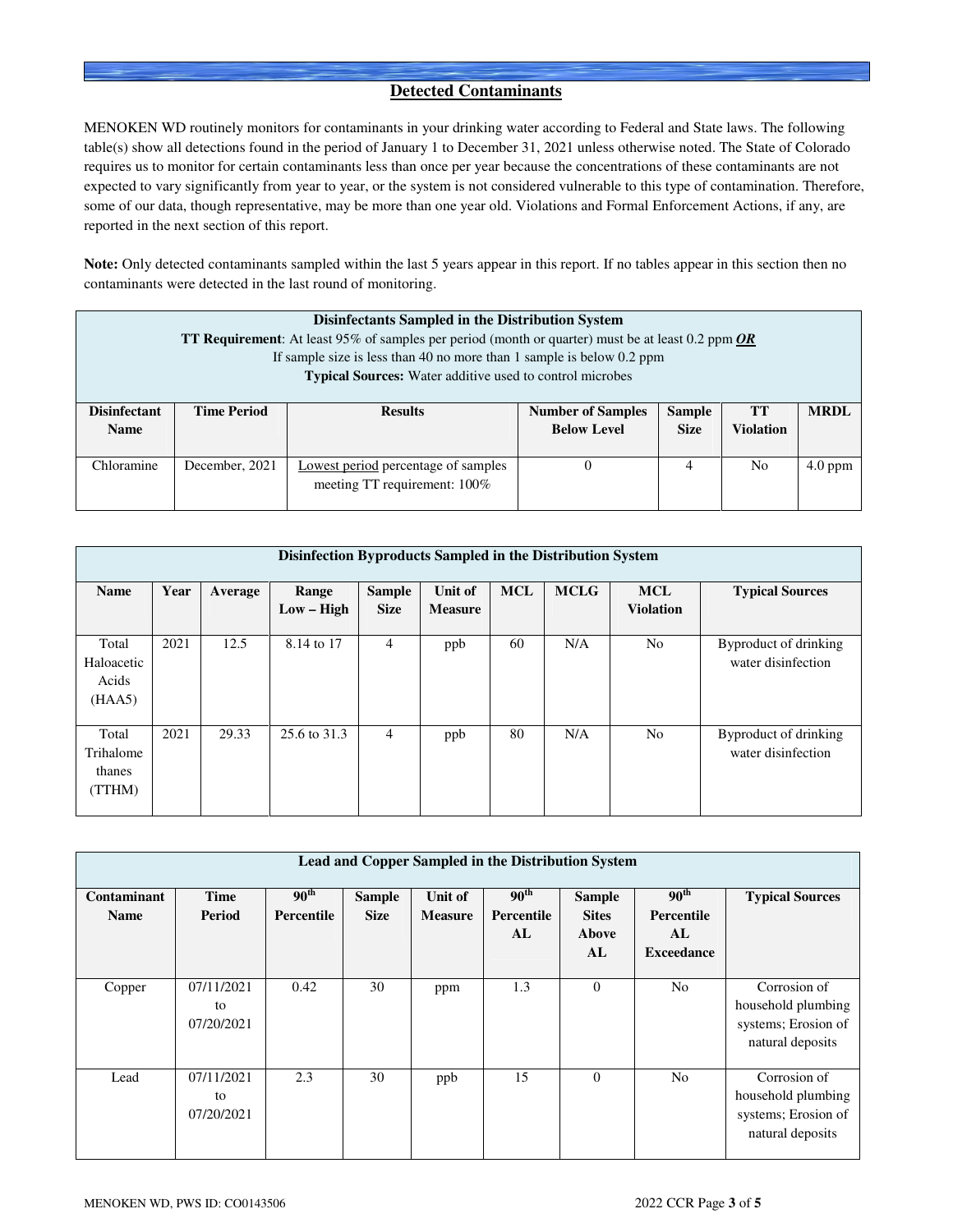| Total Organic Carbon (Disinfection Byproducts Precursor) Removal Ratio of Raw and Finished Water |                                                                                                                       |         |                |               |                |                   |                  |                                            |  |  |  |
|--------------------------------------------------------------------------------------------------|-----------------------------------------------------------------------------------------------------------------------|---------|----------------|---------------|----------------|-------------------|------------------|--------------------------------------------|--|--|--|
| Contaminant                                                                                      | Year                                                                                                                  | Average | Range          | <b>Sample</b> | Unit of        | <b>TT Minimum</b> | <b>TT</b>        | <b>Typical Sources</b>                     |  |  |  |
| <b>Name</b>                                                                                      |                                                                                                                       |         | Low – High     | <b>Size</b>   | <b>Measure</b> | Ratio             | <b>Violation</b> |                                            |  |  |  |
| Total Organic<br>Carbon Ratio                                                                    | 2021                                                                                                                  | 1.01    | $0.67$ to 1.37 | 12            | Ratio          | 1.00              | N <sub>o</sub>   | Naturally present<br>in the<br>environment |  |  |  |
|                                                                                                  | *If minimum ratio not met and no violation identified then the system achieved compliance using alternative criteria. |         |                |               |                |                   |                  |                                            |  |  |  |

|             | Summary of Turbidity Sampled at the Entry Point to the Distribution System |                                |                               |                  |                |  |  |  |  |  |  |
|-------------|----------------------------------------------------------------------------|--------------------------------|-------------------------------|------------------|----------------|--|--|--|--|--|--|
| Contaminant | <b>Sample</b>                                                              | <b>Level Found</b>             | <b>TT Requirement</b>         | <b>TT</b>        | <b>Typical</b> |  |  |  |  |  |  |
| <b>Name</b> | Date                                                                       |                                |                               | <b>Violation</b> | <b>Sources</b> |  |  |  |  |  |  |
|             |                                                                            |                                |                               |                  |                |  |  |  |  |  |  |
| Turbidity   | Date/Month:                                                                | Highest single measurement:    | Maximum 1 NTU for any single  | No               | Soil Runoff    |  |  |  |  |  |  |
|             | Oct                                                                        | $0.09$ NTU                     | measurement                   |                  |                |  |  |  |  |  |  |
|             |                                                                            |                                |                               |                  |                |  |  |  |  |  |  |
| Turbidity   | Month:                                                                     | Lowest monthly percentage of   | In any month, at least 95% of | N <sub>0</sub>   | Soil Runoff    |  |  |  |  |  |  |
|             | Dec                                                                        | samples meeting TT requirement | samples must be less than 0.3 |                  |                |  |  |  |  |  |  |
|             |                                                                            | for our technology: $100\%$    | NTU                           |                  |                |  |  |  |  |  |  |

| Radionuclides Sampled at the Entry Point to the Distribution System |      |         |                       |                              |                           |            |             |                                |                                |  |  |
|---------------------------------------------------------------------|------|---------|-----------------------|------------------------------|---------------------------|------------|-------------|--------------------------------|--------------------------------|--|--|
| Contaminant<br><b>Name</b>                                          | Year | Average | Range<br>$Low - High$ | <b>Sample</b><br><b>Size</b> | Unit of<br><b>Measure</b> | <b>MCL</b> | <b>MCLG</b> | <b>MCL</b><br><b>Violation</b> | <b>Typical Sources</b>         |  |  |
| Gross Alpha                                                         | 2017 | 0.8     | $0.8$ to $0.8$        |                              | pCi/L                     | 15         | $\Omega$    | N <sub>o</sub>                 | Erosion of<br>natural deposits |  |  |
| Combined<br>Radium                                                  | 2017 | 0.5     | $0.5$ to $0.5$        |                              | pCi/L                     | 5          | $\theta$    | N <sub>o</sub>                 | Erosion of<br>natural deposits |  |  |
| Combined<br>Uranium                                                 | 2017 | 0.46    | 0 to 0.92             | 2                            | ppb                       | 30         | $\Omega$    | N <sub>o</sub>                 | Erosion of<br>natural deposits |  |  |

| Synthetic Organic Contaminants Sampled at the Entry Point to the Distribution System |      |         |                       |                              |                           |            |             |                                |                                      |  |
|--------------------------------------------------------------------------------------|------|---------|-----------------------|------------------------------|---------------------------|------------|-------------|--------------------------------|--------------------------------------|--|
| Contaminant<br><b>Name</b>                                                           | Year | Average | Range<br>$Low - High$ | <b>Sample</b><br><b>Size</b> | Unit of<br><b>Measure</b> | <b>MCL</b> | <b>MCLG</b> | <b>MCL</b><br><b>Violation</b> | <b>Typical Sources</b>               |  |
| Hexachlorocycl<br>opentadiene                                                        | 2021 | 0.03    | $0$ to $0.06$         | 2                            | ppb                       | 50         | 50          | No                             | Discharge from<br>chemical factories |  |